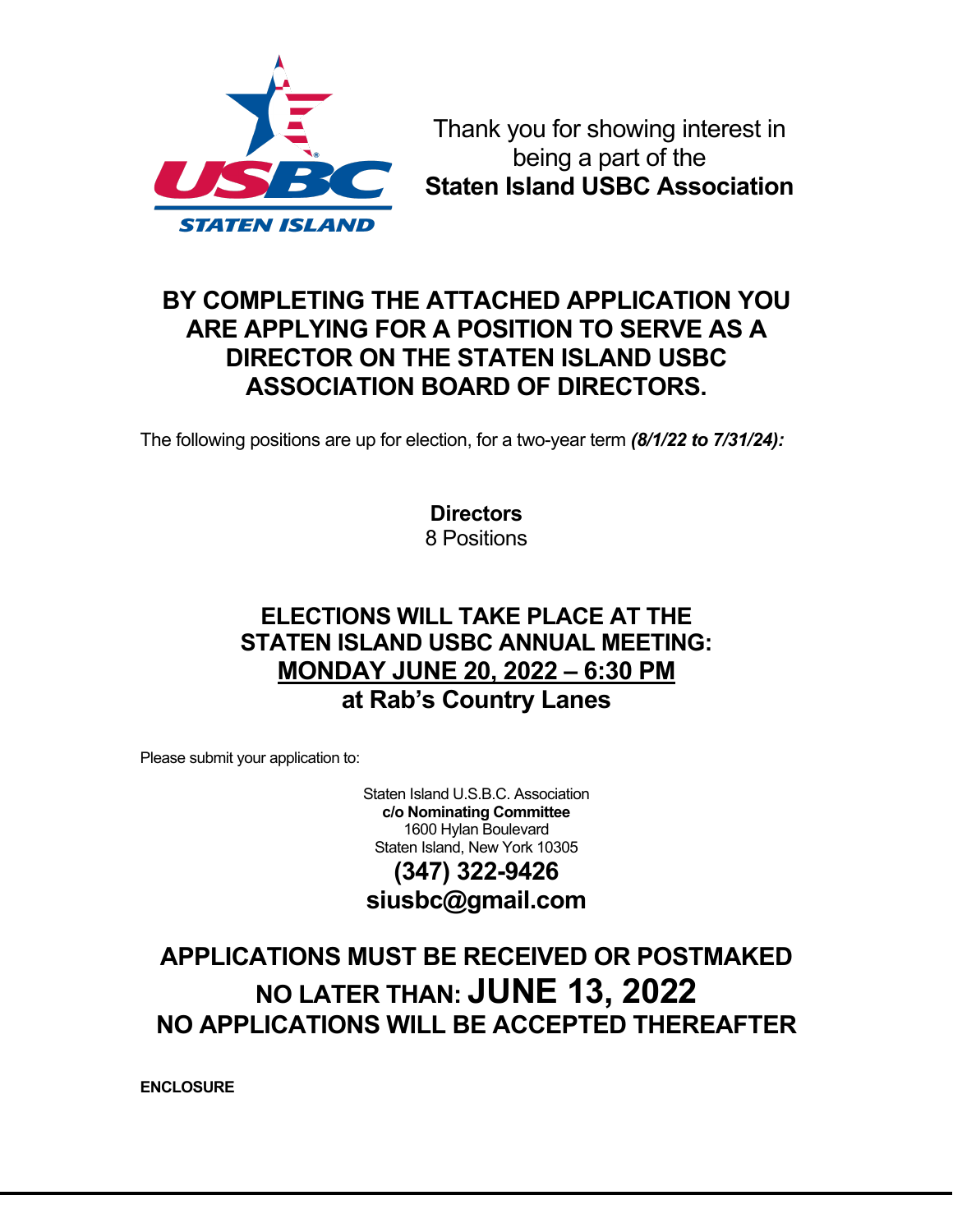



# **Duties Description of Directors**

#### **Position Title: DIRECTOR**

**DUTIES AND RESPONSIBILITIES:** The management and governance of the Staten Island USBC Association is vested in the board of directors. The board shall not engage in any acts constituting a conflict of interest. The board's duties include but are not limited to:

- Enforcing the bylaws.
- Complying with the USBC Association Policy Manual.
- Conducting championship level competition for its membership constituency (men, women, and youth) and complying with state and local laws in their area.
- Providing education, training, evaluations, recognition and other services as determined by USBC.
- Implementing USBC programs.
- Selecting/appointing and evaluating the performance of the Association Manager.
- Approving the use of membership records.
- Attendance at 50% of all meetings (board, committee, membership) during the directors' term of office without a valid excuse.
- Have performed his/her tournament duties as requested by the Tournament Directors or President, with a minimum of six (6) squads per year.
- Serve on at least three (3) committees.

**ELIGIBILITY:** A candidate for any of the positions above must be:

- A USBC adult member in good standing of the association at the time of election and throughout their term.
- Elected or appointed without regard to race, color, religion, gender, disability, national origin, or age, other than the minimum age of 14.
- Registered through the USBC Registered Volunteer Program for a background screening upon election.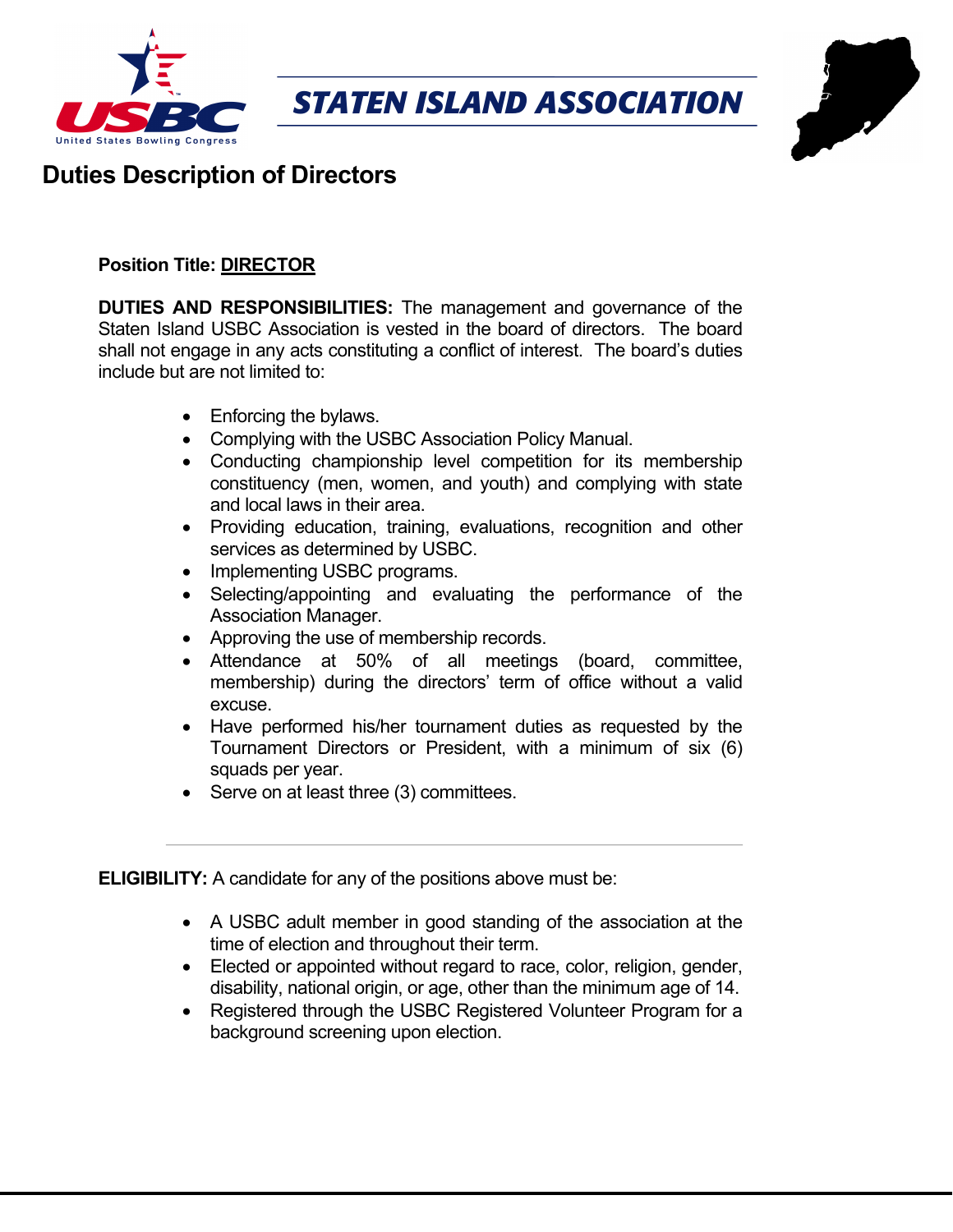

*STATEN ISLAND ASSOCIATION*

# **BOARD APPLICATION**

| Date: | <b>Position applying for:</b> |
|-------|-------------------------------|
|       | $\Box$ Director               |

#### **APPLICANT INFORMATION** – Please type or print *clearly* in black ink

| Name (Last):                                              | Name (First, Middle):      |
|-----------------------------------------------------------|----------------------------|
| USBC Membership #:                                        | Date-of-Birth:             |
| <b>Street Address:</b>                                    | Day Telephone:             |
| City, State, Zip Code:                                    | Evening Telephone:         |
| Are you under 18 years of age?<br>$\Box$ Yes<br>$\Box$ No | # of years league bowling: |

E-Mail Address:

Have you ever been convicted of a crime or pleaded no contest or any offense or violation other than minor traffic

| violations? |
|-------------|
|-------------|

Yes □ No (**If yes, convictions are not an automatic disqualification)** 

#### **ORGANIZATION / LEAGUE OFFICER HISTORY** – List present or most recent organization / league officer positions first. PLEASE ONLY LIST ORGANIZATIONS RELEVANT TO THE SPORT OF BOWLING.

|  | <b>Position Title</b><br><b>Organization / League</b> | Start Date   End Date |  |
|--|-------------------------------------------------------|-----------------------|--|
|--|-------------------------------------------------------|-----------------------|--|

Describe Duties / Responsibilities: